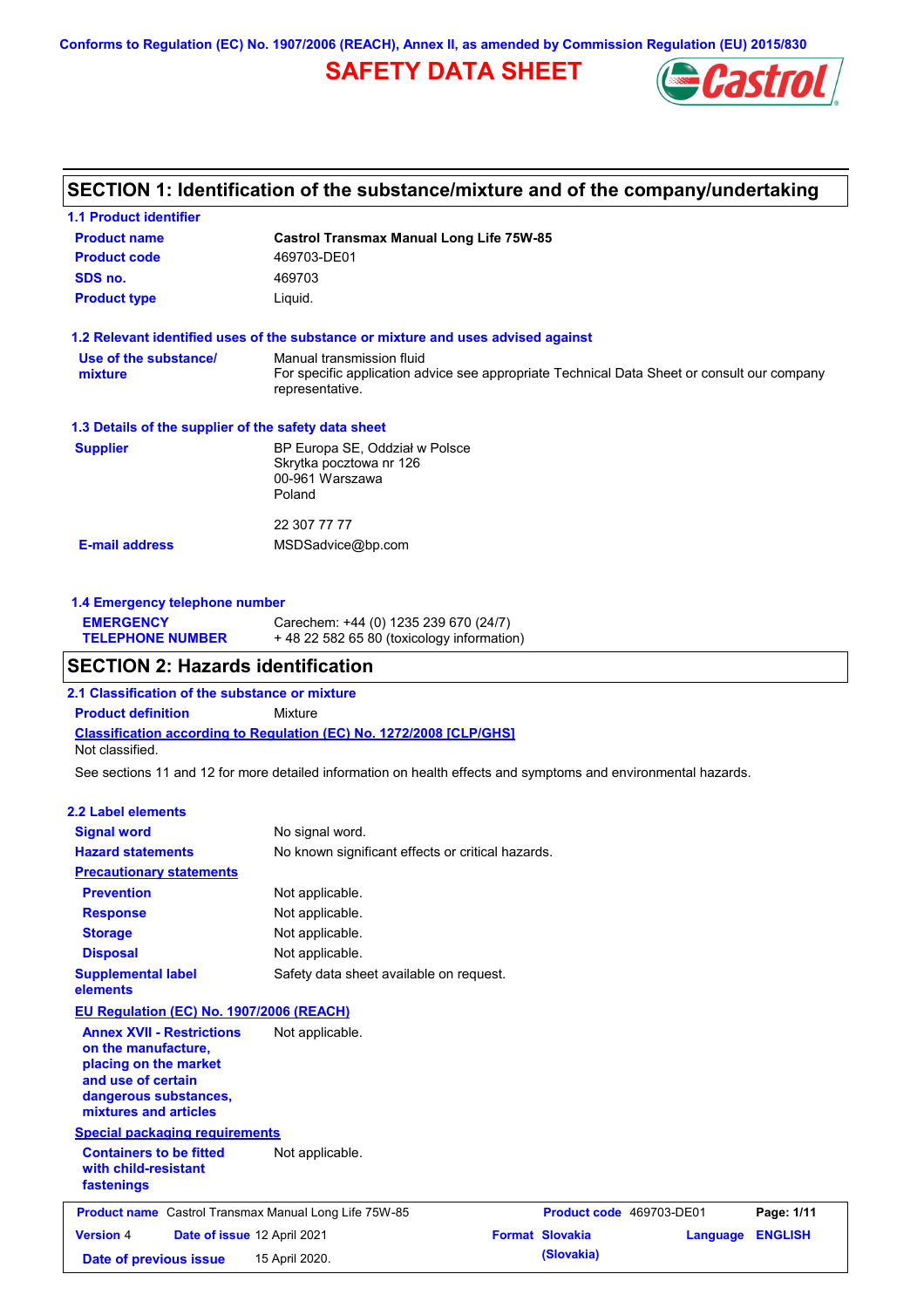## **SECTION 2: Hazards identification**

**Tactile warning of danger** Not applicable.

| 2.3 Other hazards                                                                                                        |                                                                                                               |
|--------------------------------------------------------------------------------------------------------------------------|---------------------------------------------------------------------------------------------------------------|
| <b>Results of PBT and vPvB</b><br>assessment                                                                             | Product does not meet the criteria for PBT or vPvB according to Regulation (EC) No. 1907/2006.<br>Annex XIII. |
| <b>Product meets the criteria</b><br>for PBT or vPvB according<br>to Regulation (EC) No.<br><b>1907/2006, Annex XIII</b> | This mixture does not contain any substances that are assessed to be a PBT or a vPvB.                         |

**Other hazards which do not result in classification** Defatting to the skin.

### **SECTION 3: Composition/information on ingredients**

### **3.2 Mixtures**

Mixture **Product definition**

Synthetic base stock. Proprietary performance additives.

| <b>Product/ingredient</b><br>name                             | <b>Identifiers</b>                                                                      | $\frac{9}{6}$ | <b>Regulation (EC) No.</b><br>1272/2008 [CLP] | <b>Type</b> |
|---------------------------------------------------------------|-----------------------------------------------------------------------------------------|---------------|-----------------------------------------------|-------------|
| $\frac{1}{2}$ -Decene, homopolymer,<br>hydrogenated           | REACH #: 01-2119486452-34 $\geq$ 25 - $\leq$ 50<br>EC: 500-183-1<br>CAS: 68037-01-4     |               | Asp. Tox. 1, H304                             | $[1]$       |
| Dec-1-ene, trimers, hydrogenated                              | REACH #: 01-2119493949-12 ≥25 - ≤50<br>$EC: 500-393-3$<br>CAS: 157707-86-3              |               | Asp. Tox. 1, H304                             | $[1]$       |
| Dec-1-ene, dimers, hydrogenated                               | REACH #: 01-2119493069-28<br>EC: 500-228-5<br>CAS: 68649-11-6                           | ≥10 - ≤25     | Acute Tox. 4, H332<br>Asp. Tox. 1, H304       | $[1]$       |
| Distillates (petroleum), hydrotreated<br>heavy paraffinic     | REACH #: 01-2119484627-25 ≤3<br>EC: 265-157-1<br>CAS: 64742-54-7<br>Index: 649-467-00-8 |               | Not classified.                               | $[2]$       |
| Distillates (petroleum), solvent-<br>dewaxed heavy paraffinic | REACH #: 01-2119471299-27<br>EC: 265-169-7<br>CAS: 64742-65-0<br>Index: 649-474-00-6    | -≤3           | Asp. Tox. 1, H304                             | [1] [2]     |

**See Section 16 for the full text of the H statements declared above.**

**Type** 

[1] Substance classified with a health or environmental hazard

[2] Substance with a workplace exposure limit

[3] Substance meets the criteria for PBT according to Regulation (EC) No. 1907/2006, Annex XIII

[4] Substance meets the criteria for vPvB according to Regulation (EC) No. 1907/2006, Annex XIII

[5] Substance of equivalent concern

[6] Additional disclosure due to company policy

Occupational exposure limits, if available, are listed in Section 8.

## **SECTION 4: First aid measures**

| <b>4.1 Description of first aid measures</b>                                                                                                                                                                                                                                                                                                                                                                                                                                                                                                        |                                                                                                                   |                          |                            |  |
|-----------------------------------------------------------------------------------------------------------------------------------------------------------------------------------------------------------------------------------------------------------------------------------------------------------------------------------------------------------------------------------------------------------------------------------------------------------------------------------------------------------------------------------------------------|-------------------------------------------------------------------------------------------------------------------|--------------------------|----------------------------|--|
| In case of contact, immediately flush eyes with plenty of water for at least 15 minutes. Eyelids<br>Eye contact<br>should be held away from the eyeball to ensure thorough rinsing. Check for and remove any<br>contact lenses. Get medical attention.                                                                                                                                                                                                                                                                                              |                                                                                                                   |                          |                            |  |
| Wash skin thoroughly with soap and water or use recognised skin cleanser. Remove<br><b>Skin contact</b><br>contaminated clothing and shoes. Wash clothing before reuse. Clean shoes thoroughly before<br>reuse. Get medical attention if irritation develops.<br>$\mathbf{F}$ inhaled, remove to fresh air. In case of inhalation of decomposition products in a fire,<br><b>Inhalation</b><br>symptoms may be delayed. The exposed person may need to be kept under medical<br>surveillance for 48 hours. Get medical attention if symptoms occur. |                                                                                                                   |                          |                            |  |
|                                                                                                                                                                                                                                                                                                                                                                                                                                                                                                                                                     |                                                                                                                   |                          |                            |  |
| <b>Ingestion</b>                                                                                                                                                                                                                                                                                                                                                                                                                                                                                                                                    | Do not induce vomiting unless directed to do so by medical personnel. Get medical attention if<br>symptoms occur. |                          |                            |  |
| <b>Protection of first-aiders</b>                                                                                                                                                                                                                                                                                                                                                                                                                                                                                                                   | No action shall be taken involving any personal risk or without suitable training.                                |                          |                            |  |
|                                                                                                                                                                                                                                                                                                                                                                                                                                                                                                                                                     | <b>Product name</b> Castrol Transmax Manual Long Life 75W-85                                                      | Product code 469703-DE01 | Page: 2/11                 |  |
| <b>Version 4</b>                                                                                                                                                                                                                                                                                                                                                                                                                                                                                                                                    | <b>Date of issue 12 April 2021</b>                                                                                | <b>Format Slovakia</b>   | <b>ENGLISH</b><br>Language |  |
| Date of previous issue                                                                                                                                                                                                                                                                                                                                                                                                                                                                                                                              | 15 April 2020.                                                                                                    | (Slovakia)               |                            |  |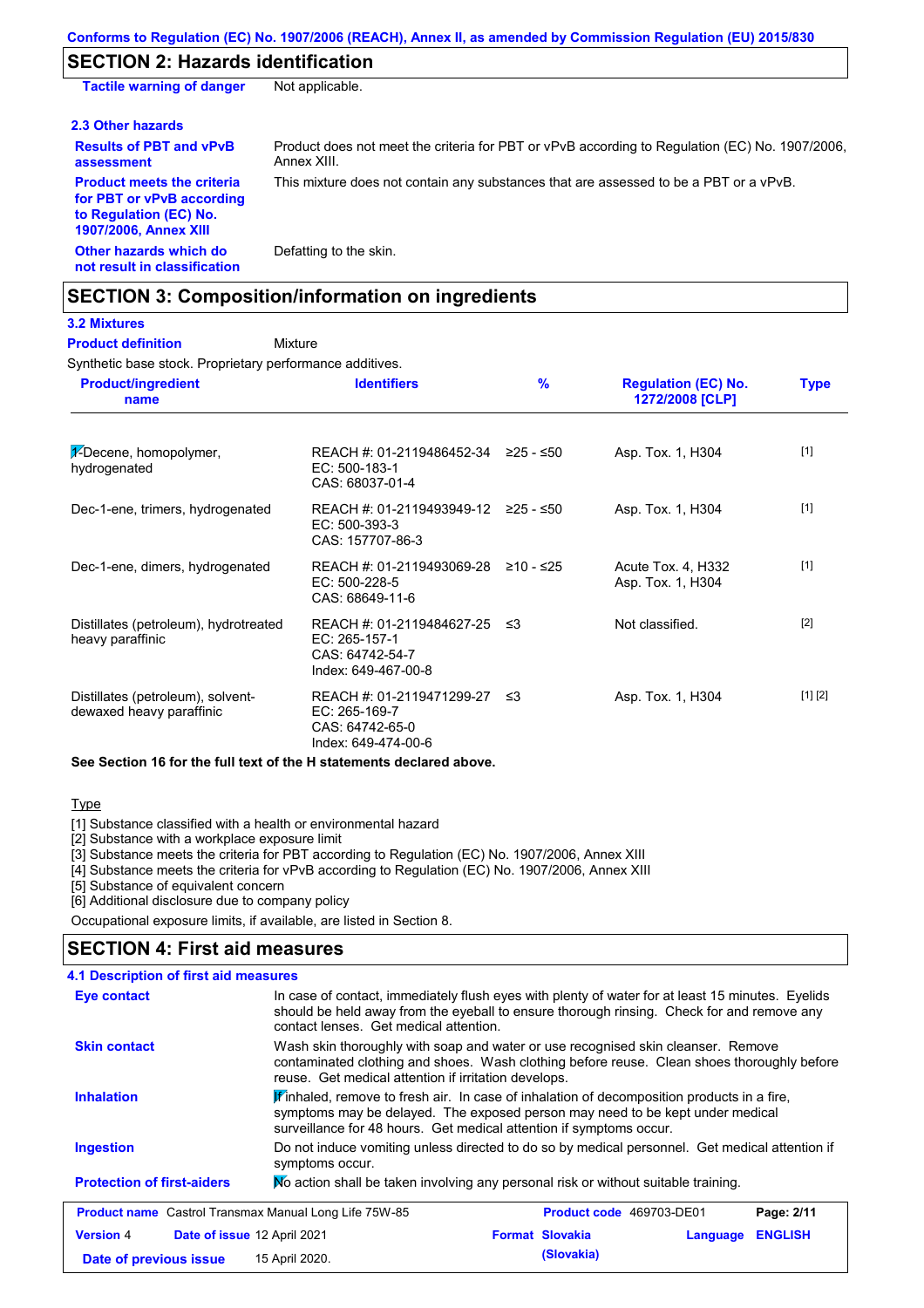## **SECTION 4: First aid measures**

#### **4.2 Most important symptoms and effects, both acute and delayed**

See Section 11 for more detailed information on health effects and symptoms.

| <b>Potential acute health effects</b> |                                                                                                                     |
|---------------------------------------|---------------------------------------------------------------------------------------------------------------------|
| <b>Inhalation</b>                     | Exposure to decomposition products may cause a health hazard. Serious effects may be<br>delayed following exposure. |
| <b>Ingestion</b>                      | No known significant effects or critical hazards.                                                                   |
| <b>Skin contact</b>                   | Defatting to the skin. May cause skin dryness and irritation.                                                       |
| Eye contact                           | No known significant effects or critical hazards.                                                                   |
|                                       | Delayed and immediate effects as well as chronic effects from short and long-term exposure                          |
| <b>Inhalation</b>                     | Overexposure to the inhalation of airborne droplets or aerosols may cause irritation of the<br>respiratory tract.   |
| <b>Ingestion</b>                      | Ingestion of large quantities may cause nausea and diarrhoea.                                                       |
| <b>Skin contact</b>                   | Prolonged or repeated contact can defat the skin and lead to irritation and/or dermatitis.                          |
| Eye contact                           | Potential risk of transient stinging or redness if accidental eye contact occurs.                                   |

#### **4.3 Indication of any immediate medical attention and special treatment needed**

**Notes to physician** Treatment should in general be symptomatic and directed to relieving any effects. In case of inhalation of decomposition products in a fire, symptoms may be delayed. The exposed person may need to be kept under medical surveillance for 48 hours.

## **SECTION 5: Firefighting measures**

| 5.1 Extinguishing media                                                                                                                                                                                                                                                                                                                                                                                                       |                                                                                                                                                                                                |  |  |
|-------------------------------------------------------------------------------------------------------------------------------------------------------------------------------------------------------------------------------------------------------------------------------------------------------------------------------------------------------------------------------------------------------------------------------|------------------------------------------------------------------------------------------------------------------------------------------------------------------------------------------------|--|--|
| <b>Suitable extinguishing</b><br>media                                                                                                                                                                                                                                                                                                                                                                                        | In case of fire, use foam, dry chemical or carbon dioxide extinguisher or spray.                                                                                                               |  |  |
| <b>Unsuitable extinguishing</b><br>media                                                                                                                                                                                                                                                                                                                                                                                      | Do not use water jet. The use of a water jet may cause the fire to spread by splashing the<br>burning product.                                                                                 |  |  |
| 5.2 Special hazards arising from the substance or mixture                                                                                                                                                                                                                                                                                                                                                                     |                                                                                                                                                                                                |  |  |
| <b>Hazards from the</b><br>substance or mixture                                                                                                                                                                                                                                                                                                                                                                               | In a fire or if heated, a pressure increase will occur and the container may burst.                                                                                                            |  |  |
| Combustion products may include the following:<br><b>Hazardous combustion</b><br>carbon oxides (CO, CO <sub>2</sub> ) (carbon monoxide, carbon dioxide)<br>products<br>nitrogen oxides (NO, $NO2$ etc.)                                                                                                                                                                                                                       |                                                                                                                                                                                                |  |  |
| 5.3 Advice for firefighters                                                                                                                                                                                                                                                                                                                                                                                                   |                                                                                                                                                                                                |  |  |
| <b>Special precautions for</b><br>fire-fighters                                                                                                                                                                                                                                                                                                                                                                               | No action shall be taken involving any personal risk or without suitable training. Promptly<br>isolate the scene by removing all persons from the vicinity of the incident if there is a fire. |  |  |
| <b>Special protective</b><br>Fire-fighters should wear appropriate protective equipment and self-contained breathing<br>apparatus (SCBA) with a full face-piece operated in positive pressure mode. Clothing for fire-<br>equipment for fire-fighters<br>fighters (including helmets, protective boots and gloves) conforming to European standard EN<br>469 will provide a basic level of protection for chemical incidents. |                                                                                                                                                                                                |  |  |

### **SECTION 6: Accidental release measures**

|                                                          | 6.1 Personal precautions, protective equipment and emergency procedures                                                                                                                                                                                                                                                             |
|----------------------------------------------------------|-------------------------------------------------------------------------------------------------------------------------------------------------------------------------------------------------------------------------------------------------------------------------------------------------------------------------------------|
| For non-emergency<br>personnel                           | No action shall be taken involving any personal risk or without suitable training. Evacuate<br>surrounding areas. Keep unnecessary and unprotected personnel from entering. Do not touch<br>or walk through spilt material. Floors may be slippery; use care to avoid falling. Put on<br>appropriate personal protective equipment. |
| For emergency responders                                 | K specialised clothing is required to deal with the spillage, take note of any information in<br>Section 8 on suitable and unsuitable materials. See also the information in "For non-<br>emergency personnel".                                                                                                                     |
| <b>6.2 Environmental</b><br>precautions                  | Avoid dispersal of spilt material and runoff and contact with soil, waterways, drains and sewers.<br>Inform the relevant authorities if the product has caused environmental pollution (sewers,<br>waterways, soil or air).                                                                                                         |
| 6.3 Methods and material for containment and cleaning up |                                                                                                                                                                                                                                                                                                                                     |

| <b>Small spill</b>     | contractor.                                                  | Stop leak if without risk. Move containers from spill area. Absorb with an inert material and<br>place in an appropriate waste disposal container. Dispose of via a licensed waste disposal |                         |  |  |
|------------------------|--------------------------------------------------------------|---------------------------------------------------------------------------------------------------------------------------------------------------------------------------------------------|-------------------------|--|--|
|                        | <b>Product name</b> Castrol Transmax Manual Long Life 75W-85 | Product code 469703-DE01                                                                                                                                                                    | Page: 3/11              |  |  |
| <b>Version 4</b>       | Date of issue 12 April 2021                                  | <b>Format Slovakia</b>                                                                                                                                                                      | <b>Language ENGLISH</b> |  |  |
| Date of previous issue | 15 April 2020.                                               | (Slovakia)                                                                                                                                                                                  |                         |  |  |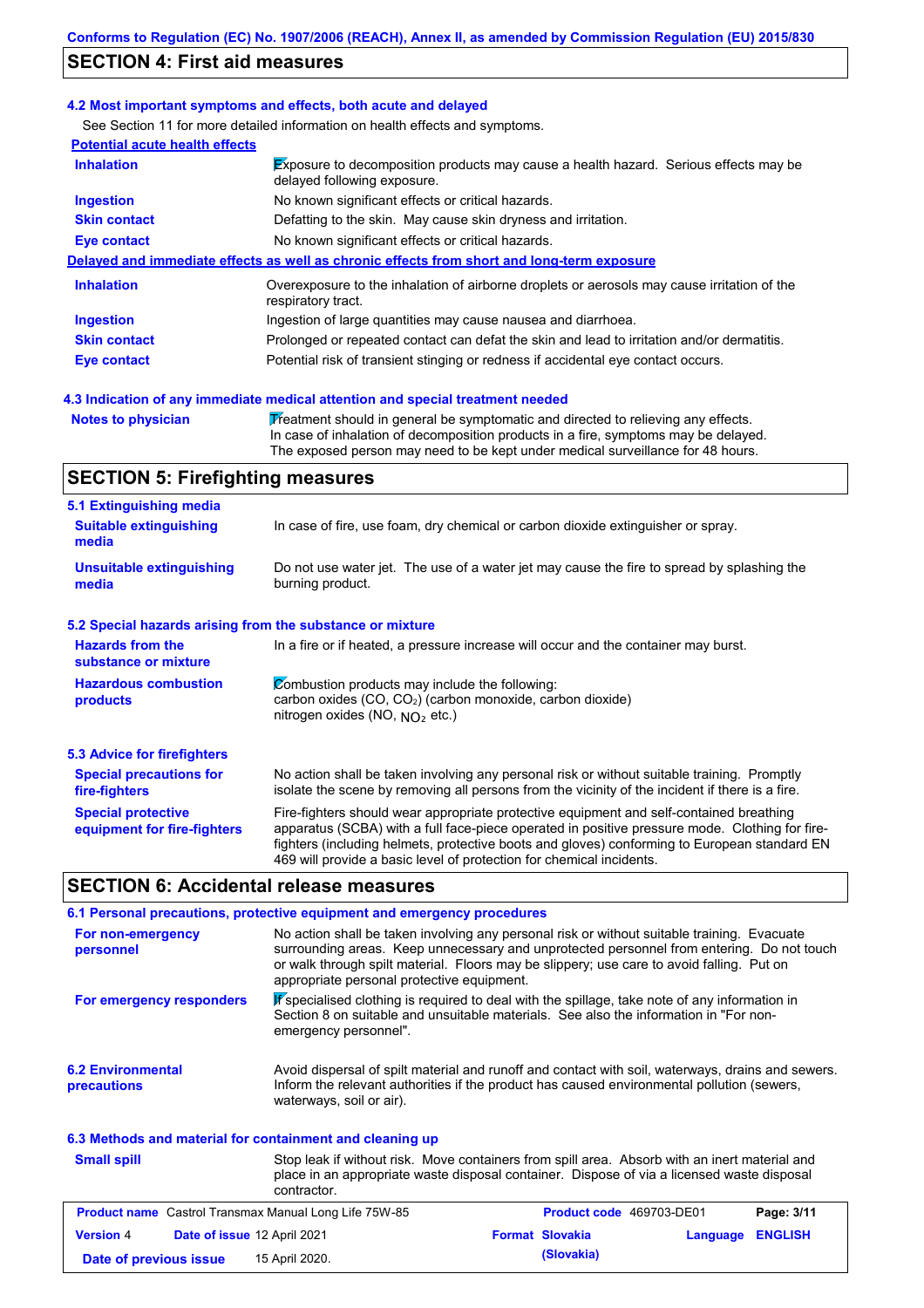# **SECTION 6: Accidental release measures**

| Large spill                               | Stop leak if without risk. Move containers from spill area. Prevent entry into sewers, water<br>courses, basements or confined areas. Contain and collect spillage with non-combustible,<br>absorbent material e.g. sand, earth, vermiculite or diatomaceous earth and place in container<br>for disposal according to local regulations. Dispose of via a licensed waste disposal contractor. |
|-------------------------------------------|------------------------------------------------------------------------------------------------------------------------------------------------------------------------------------------------------------------------------------------------------------------------------------------------------------------------------------------------------------------------------------------------|
| 6.4 Reference to other<br><b>sections</b> | See Section 1 for emergency contact information.<br>See Section 5 for firefighting measures.<br>See Section 8 for information on appropriate personal protective equipment.<br>See Section 12 for environmental precautions.<br>See Section 13 for additional waste treatment information.                                                                                                     |

## **SECTION 7: Handling and storage**

| 7.1 Precautions for safe handling                                                    |                                                                                                                                                                                                                                                                                                                                                                                                                                                                                          |
|--------------------------------------------------------------------------------------|------------------------------------------------------------------------------------------------------------------------------------------------------------------------------------------------------------------------------------------------------------------------------------------------------------------------------------------------------------------------------------------------------------------------------------------------------------------------------------------|
| <b>Protective measures</b>                                                           | Put on appropriate personal protective equipment.                                                                                                                                                                                                                                                                                                                                                                                                                                        |
| <b>Advice on general</b><br>occupational hygiene                                     | Eating, drinking and smoking should be prohibited in areas where this material is handled.<br>stored and processed. Wash thoroughly after handling. Remove contaminated clothing and<br>protective equipment before entering eating areas. See also Section 8 for additional<br>information on hygiene measures.                                                                                                                                                                         |
| <b>7.2 Conditions for safe</b><br>storage, including any<br><i>incompatibilities</i> | Store in accordance with local regulations. Store in a dry, cool and well-ventilated area, away<br>from incompatible materials (see Section 10). Keep away from heat and direct sunlight. Keep<br>container tightly closed and sealed until ready for use. Containers that have been opened must<br>be carefully resealed and kept upright to prevent leakage. Store and use only in equipment/<br>containers designed for use with this product. Do not store in unlabelled containers. |
| Not suitable                                                                         | Prolonged exposure to elevated temperature.                                                                                                                                                                                                                                                                                                                                                                                                                                              |
| 7.3 Specific end use(s)                                                              |                                                                                                                                                                                                                                                                                                                                                                                                                                                                                          |
| <b>Recommendations</b>                                                               | See section 1.2 and Exposure scenarios in annex, if applicable.                                                                                                                                                                                                                                                                                                                                                                                                                          |

### **SECTION 8: Exposure controls/personal protection**

#### **8.1 Control parameters**

**Occupational exposure limits**

| <b>Product/ingredient name</b>                               |  | <b>Exposure limit values</b>                                                                                                                                                                                                                                                                                                                                                                                                                                                                                                                                                    |
|--------------------------------------------------------------|--|---------------------------------------------------------------------------------------------------------------------------------------------------------------------------------------------------------------------------------------------------------------------------------------------------------------------------------------------------------------------------------------------------------------------------------------------------------------------------------------------------------------------------------------------------------------------------------|
| Distillates (petroleum), hydrotreated heavy paraffinic       |  | Government regulation SR c. 355/2006 (Slovakia).<br>TWA: 1 mg/m <sup>3</sup> , (Mineral oils) 8 hours. Issued/Revised: 6/2006 Form:<br>liquid aerosol, fumes<br>TWA: 5 ppm, (Mineral oils) 8 hours. Issued/Revised: 6/2006 Form: liquid<br>aerosol, fumes<br>STEL: 3 mg/m <sup>3</sup> , (Mineral oils) 15 minutes. Issued/Revised: 12/2011<br>Form: liquid aerosol, fumes<br>STEL: 15 ppm, (Mineral oils) 15 minutes. Issued/Revised: 12/2011 Form:<br>liquid aerosol, fumes                                                                                                   |
| Distillates (petroleum), solvent-dewaxed heavy<br>paraffinic |  | Government regulation SR c. 355/2006 (Slovakia).                                                                                                                                                                                                                                                                                                                                                                                                                                                                                                                                |
|                                                              |  | TWA: 1 mg/m <sup>3</sup> , (Mineral oils) 8 hours. Issued/Revised: 6/2006 Form:                                                                                                                                                                                                                                                                                                                                                                                                                                                                                                 |
|                                                              |  | liquid aerosol, fumes<br>TWA: 5 ppm, (Mineral oils) 8 hours. Issued/Revised: 6/2006 Form: liquid<br>aerosol, fumes                                                                                                                                                                                                                                                                                                                                                                                                                                                              |
|                                                              |  | STEL: 3 mg/m <sup>3</sup> , (Mineral oils) 15 minutes. Issued/Revised: 12/2011                                                                                                                                                                                                                                                                                                                                                                                                                                                                                                  |
|                                                              |  | Form: liquid aerosol, fumes<br>STEL: 15 ppm, (Mineral oils) 15 minutes. Issued/Revised: 12/2011 Form:<br>liquid aerosol, fumes                                                                                                                                                                                                                                                                                                                                                                                                                                                  |
| guidance only.                                               |  | Whilst specific OELs for certain components may be shown in this section, other components may be present in any mist,<br>vapour or dust produced. Therefore, the specific OELs may not be applicable to the product as a whole and are provided for                                                                                                                                                                                                                                                                                                                            |
| <b>Recommended monitoring</b><br>procedures                  |  | If this product contains ingredients with exposure limits, personal, workplace atmosphere or<br>biological monitoring may be required to determine the effectiveness of the ventilation or other<br>control measures and/or the necessity to use respiratory protective equipment. Reference<br>should be made to monitoring standards, such as the following: European Standard EN 689<br>(Workplace atmospheres - Guidance for the assessment of exposure by inhalation to chemical<br>agents for comparison with limit values and measurement strategy) European Standard EN |

14042 (Workplace atmospheres - Guide for the application and use of procedures for the assessment of exposure to chemical and biological agents) European Standard EN 482 (Workplace atmospheres - General requirements for the performance of procedures for the measurement of chemical agents) Reference to national guidance documents for methods for

|                        | <b>Product name</b> Castrol Transmax Manual Long Life 75W-85 | <b>Product code</b> 469703-DE01 |                         | Page: 4/11 |
|------------------------|--------------------------------------------------------------|---------------------------------|-------------------------|------------|
| <b>Version 4</b>       | Date of issue 12 April 2021                                  | <b>Format Slovakia</b>          | <b>Language ENGLISH</b> |            |
| Date of previous issue | 15 April 2020.                                               | (Slovakia)                      |                         |            |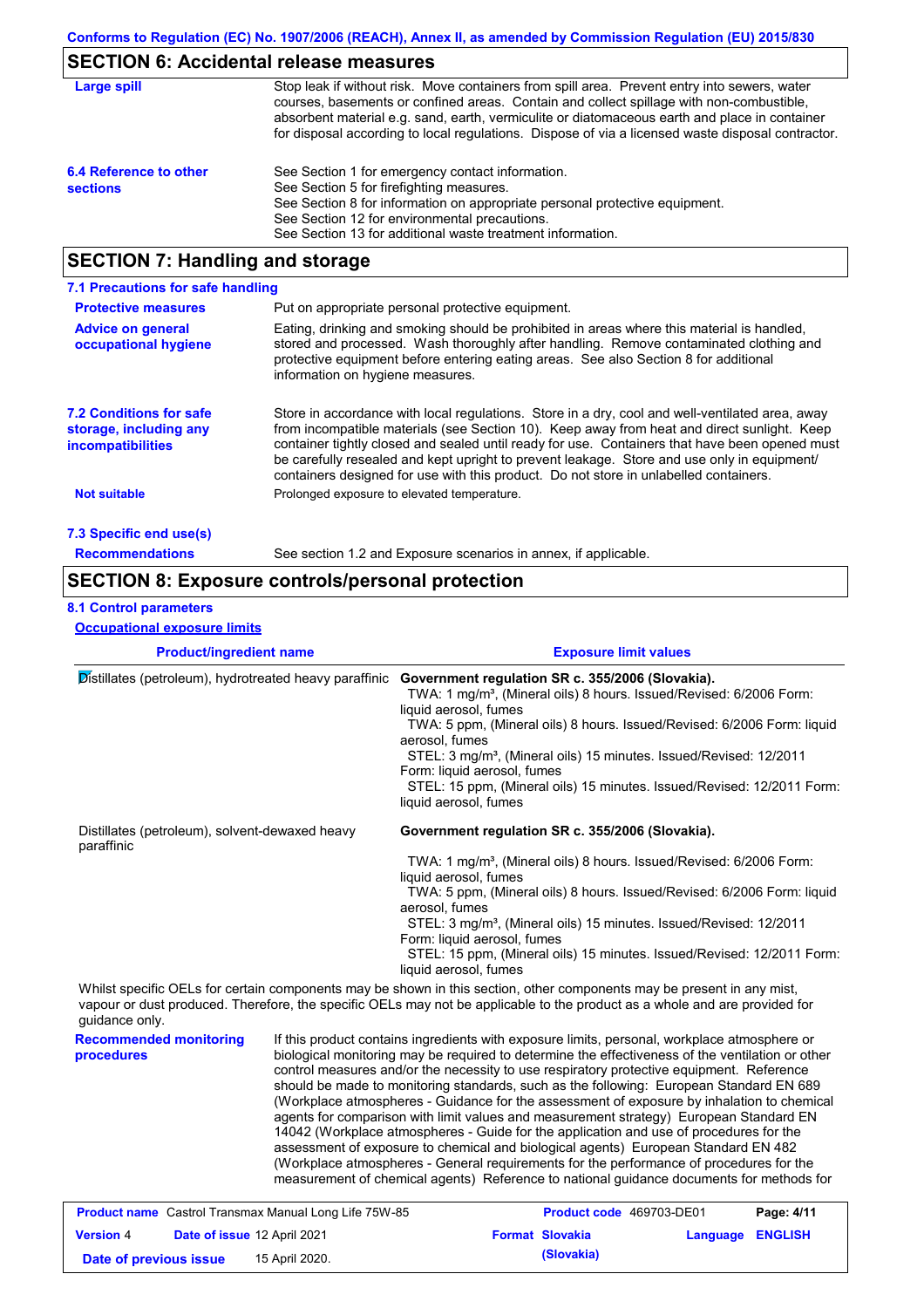# **SECTION 8: Exposure controls/personal protection**

the determination of hazardous substances will also be required.

## **Derived No Effect Level**

No DNELs/DMELs available.

#### **Predicted No Effect Concentration**

No PNECs available

| <b>8.2 Exposure controls</b>                      |                                                                                                                                                                                                                                                                                                                                                                                                                                                                                                                                                                                                                                                                                                                                                                                                                                                                                                                                                                                                         |
|---------------------------------------------------|---------------------------------------------------------------------------------------------------------------------------------------------------------------------------------------------------------------------------------------------------------------------------------------------------------------------------------------------------------------------------------------------------------------------------------------------------------------------------------------------------------------------------------------------------------------------------------------------------------------------------------------------------------------------------------------------------------------------------------------------------------------------------------------------------------------------------------------------------------------------------------------------------------------------------------------------------------------------------------------------------------|
| <b>Appropriate engineering</b><br><b>controls</b> | Provide exhaust ventilation or other engineering controls to keep the relevant airborne<br>concentrations below their respective occupational exposure limits.<br>All activities involving chemicals should be assessed for their risks to health, to ensure<br>exposures are adequately controlled. Personal protective equipment should only be considered<br>after other forms of control measures (e.g. engineering controls) have been suitably evaluated.<br>Personal protective equipment should conform to appropriate standards, be suitable for use, be<br>kept in good condition and properly maintained.<br>Your supplier of personal protective equipment should be consulted for advice on selection and<br>appropriate standards. For further information contact your national organisation for standards.<br>The final choice of protective equipment will depend upon a risk assessment. It is important to<br>ensure that all items of personal protective equipment are compatible. |
| <b>Individual protection measures</b>             |                                                                                                                                                                                                                                                                                                                                                                                                                                                                                                                                                                                                                                                                                                                                                                                                                                                                                                                                                                                                         |
| <b>Hygiene measures</b>                           | Wash hands, forearms and face thoroughly after handling chemical products, before eating,<br>smoking and using the lavatory and at the end of the working period. Ensure that eyewash<br>stations and safety showers are close to the workstation location.                                                                                                                                                                                                                                                                                                                                                                                                                                                                                                                                                                                                                                                                                                                                             |
| <b>Respiratory protection</b>                     | In case of insufficient ventilation, wear suitable respiratory equipment.<br>The correct choice of respiratory protection depends upon the chemicals being handled, the<br>conditions of work and use, and the condition of the respiratory equipment. Safety procedures<br>should be developed for each intended application. Respiratory protection equipment should<br>therefore be chosen in consultation with the supplier/manufacturer and with a full assessment<br>of the working conditions.                                                                                                                                                                                                                                                                                                                                                                                                                                                                                                   |
| <b>Eye/face protection</b>                        | Safety glasses with side shields.                                                                                                                                                                                                                                                                                                                                                                                                                                                                                                                                                                                                                                                                                                                                                                                                                                                                                                                                                                       |
| <b>Skin protection</b>                            |                                                                                                                                                                                                                                                                                                                                                                                                                                                                                                                                                                                                                                                                                                                                                                                                                                                                                                                                                                                                         |
| <b>Hand protection</b>                            | <b>General Information:</b>                                                                                                                                                                                                                                                                                                                                                                                                                                                                                                                                                                                                                                                                                                                                                                                                                                                                                                                                                                             |
|                                                   | Because specific work environments and material handling practices vary, safety procedures<br>should be developed for each intended application. The correct choice of protective gloves<br>depends upon the chemicals being handled, and the conditions of work and use. Most gloves<br>provide protection for only a limited time before they must be discarded and replaced (even the<br>best chemically resistant gloves will break down after repeated chemical exposures).                                                                                                                                                                                                                                                                                                                                                                                                                                                                                                                        |
|                                                   | Gloves should be chosen in consultation with the supplier / manufacturer and taking account of<br>a full assessment of the working conditions.                                                                                                                                                                                                                                                                                                                                                                                                                                                                                                                                                                                                                                                                                                                                                                                                                                                          |
|                                                   | Recommended: Nitrile gloves.<br><b>Breakthrough time:</b>                                                                                                                                                                                                                                                                                                                                                                                                                                                                                                                                                                                                                                                                                                                                                                                                                                                                                                                                               |
|                                                   | Breakthrough time data are generated by glove manufacturers under laboratory test conditions<br>and represent how long a glove can be expected to provide effective permeation resistance. It<br>is important when following breakthrough time recommendations that actual workplace<br>conditions are taken into account. Always consult with your glove supplier for up-to-date<br>technical information on breakthrough times for the recommended glove type.<br>Our recommendations on the selection of gloves are as follows:                                                                                                                                                                                                                                                                                                                                                                                                                                                                      |
|                                                   | Continuous contact:                                                                                                                                                                                                                                                                                                                                                                                                                                                                                                                                                                                                                                                                                                                                                                                                                                                                                                                                                                                     |
|                                                   | Gloves with a minimum breakthrough time of 240 minutes, or >480 minutes if suitable gloves<br>can be obtained.<br>If suitable gloves are not available to offer that level of protection, gloves with shorter<br>breakthrough times may be acceptable as long as appropriate glove maintenance and<br>replacement regimes are determined and adhered to.                                                                                                                                                                                                                                                                                                                                                                                                                                                                                                                                                                                                                                                |
|                                                   | Short-term / splash protection:                                                                                                                                                                                                                                                                                                                                                                                                                                                                                                                                                                                                                                                                                                                                                                                                                                                                                                                                                                         |
|                                                   | Recommended breakthrough times as above.<br>It is recognised that for short-term, transient exposures, gloves with shorter breakthrough times<br>may commonly be used. Therefore, appropriate maintenance and replacement regimes must<br>be determined and rigorously followed.                                                                                                                                                                                                                                                                                                                                                                                                                                                                                                                                                                                                                                                                                                                        |
|                                                   | <b>Glove Thickness:</b>                                                                                                                                                                                                                                                                                                                                                                                                                                                                                                                                                                                                                                                                                                                                                                                                                                                                                                                                                                                 |

| <b>Product name</b> Castrol Transmax Manual Long Life 75W-85 |  | <b>Product code</b> 469703-DE01    |                        | Page: 5/11       |  |
|--------------------------------------------------------------|--|------------------------------------|------------------------|------------------|--|
| <b>Version 4</b>                                             |  | <b>Date of issue 12 April 2021</b> | <b>Format Slovakia</b> | Language ENGLISH |  |
| Date of previous issue                                       |  | 15 April 2020.                     | (Slovakia)             |                  |  |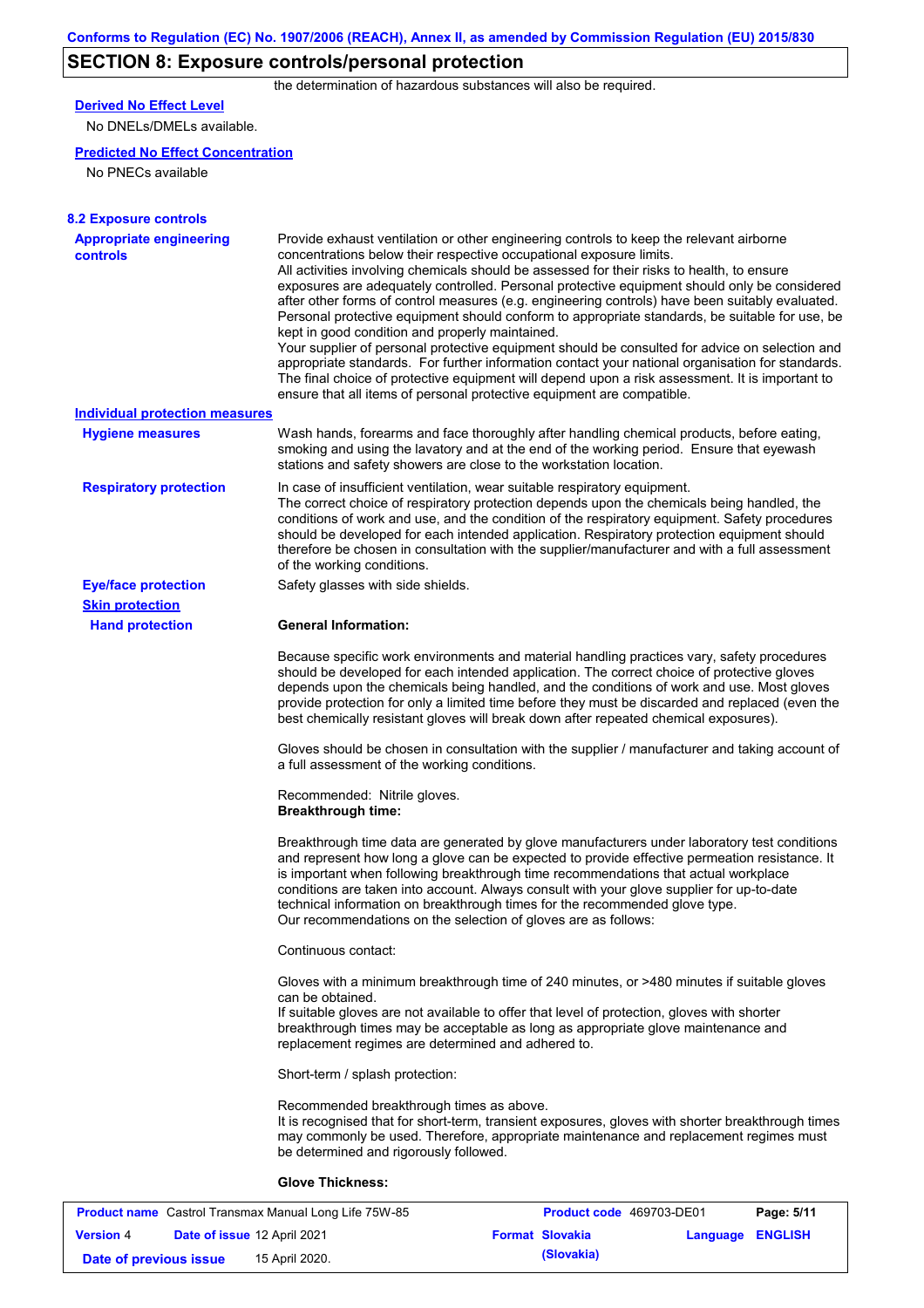# **SECTION 8: Exposure controls/personal protection**

|                                                  | For general applications, we recommend gloves with a thickness typically greater than 0.35 mm.                                                                                                                                                                                                                                                                                                                                                                                                                                                                                                                                                                                        |
|--------------------------------------------------|---------------------------------------------------------------------------------------------------------------------------------------------------------------------------------------------------------------------------------------------------------------------------------------------------------------------------------------------------------------------------------------------------------------------------------------------------------------------------------------------------------------------------------------------------------------------------------------------------------------------------------------------------------------------------------------|
|                                                  | It should be emphasised that glove thickness is not necessarily a good predictor of glove<br>resistance to a specific chemical, as the permeation efficiency of the glove will be dependent<br>on the exact composition of the glove material. Therefore, glove selection should also be based<br>on consideration of the task requirements and knowledge of breakthrough times.<br>Glove thickness may also vary depending on the glove manufacturer, the glove type and the<br>glove model. Therefore, the manufacturers' technical data should always be taken into account<br>to ensure selection of the most appropriate glove for the task.                                     |
|                                                  | Note: Depending on the activity being conducted, gloves of varying thickness may be required<br>for specific tasks. For example:                                                                                                                                                                                                                                                                                                                                                                                                                                                                                                                                                      |
|                                                  | • Thinner gloves (down to 0.1 mm or less) may be required where a high degree of manual<br>dexterity is needed. However, these gloves are only likely to give short duration protection and<br>would normally be just for single use applications, then disposed of.                                                                                                                                                                                                                                                                                                                                                                                                                  |
|                                                  | • Thicker gloves (up to 3 mm or more) may be required where there is a mechanical (as well<br>as a chemical) risk i.e. where there is abrasion or puncture potential.                                                                                                                                                                                                                                                                                                                                                                                                                                                                                                                 |
| <b>Skin and body</b>                             | Use of protective clothing is good industrial practice.<br>Personal protective equipment for the body should be selected based on the task being<br>performed and the risks involved and should be approved by a specialist before handling this<br>product.<br>Cotton or polyester/cotton overalls will only provide protection against light superficial<br>contamination that will not soak through to the skin. Overalls should be laundered on a regular<br>basis. When the risk of skin exposure is high (e.g. when cleaning up spillages or if there is a<br>risk of splashing) then chemical resistant aprons and/or impervious chemical suits and boots<br>will be required. |
| <b>Refer to standards:</b>                       | Respiratory protection: EN 529<br>Gloves: EN 420, EN 374<br>Eye protection: EN 166<br>Filtering half-mask: EN 149<br>Filtering half-mask with valve: EN 405<br>Half-mask: EN 140 plus filter<br>Full-face mask: EN 136 plus filter<br>Particulate filters: EN 143<br>Gas/combined filters: EN 14387                                                                                                                                                                                                                                                                                                                                                                                   |
| <b>Environmental exposure</b><br><b>controls</b> | Emissions from ventilation or work process equipment should be checked to ensure they<br>comply with the requirements of environmental protection legislation. In some cases, fume<br>scrubbers, filters or engineering modifications to the process equipment will be necessary to<br>reduce emissions to acceptable levels.                                                                                                                                                                                                                                                                                                                                                         |

### **SECTION 9: Physical and chemical properties**

**9.1 Information on basic physical and chemical properties**

| <b>Appearance</b>                                      |                                                                                        |                        |                          |                |  |
|--------------------------------------------------------|----------------------------------------------------------------------------------------|------------------------|--------------------------|----------------|--|
| <b>Physical state</b>                                  | Liquid.                                                                                |                        |                          |                |  |
| <b>Colour</b>                                          | Brown.                                                                                 |                        |                          |                |  |
| <b>Odour</b>                                           | Not available.                                                                         |                        |                          |                |  |
| <b>Odour threshold</b>                                 | Not available.                                                                         |                        |                          |                |  |
| pH                                                     | Mot applicable.                                                                        |                        |                          |                |  |
| <b>Melting point/freezing point</b>                    | Not available.                                                                         |                        |                          |                |  |
| Initial boiling point and boiling<br>range             | Not available.                                                                         |                        |                          |                |  |
| <b>Pour point</b>                                      | $-60 °C$<br>Open cup: >200°C (>392°F) [Cleveland.]<br>Not available.<br>Not available. |                        |                          |                |  |
| <b>Flash point</b>                                     |                                                                                        |                        |                          |                |  |
| <b>Evaporation rate</b>                                |                                                                                        |                        |                          |                |  |
| <b>Flammability (solid, gas)</b>                       |                                                                                        |                        |                          |                |  |
| <b>Upper/lower flammability or</b><br>explosive limits | Not available.                                                                         |                        |                          |                |  |
| <b>Vapour pressure</b>                                 | Not available.                                                                         |                        |                          |                |  |
| <b>Vapour density</b>                                  | Not available.                                                                         |                        |                          |                |  |
| <b>Relative density</b>                                | Not available.                                                                         |                        |                          |                |  |
| Product name Castrol Transmax Manual Long Life 75W-85  |                                                                                        |                        | Product code 469703-DE01 | Page: 6/11     |  |
| <b>Version 4</b><br>Date of issue 12 April 2021        |                                                                                        | <b>Format Slovakia</b> | Language                 | <b>ENGLISH</b> |  |
| Date of previous issue                                 | 15 April 2020.                                                                         | (Slovakia)             |                          |                |  |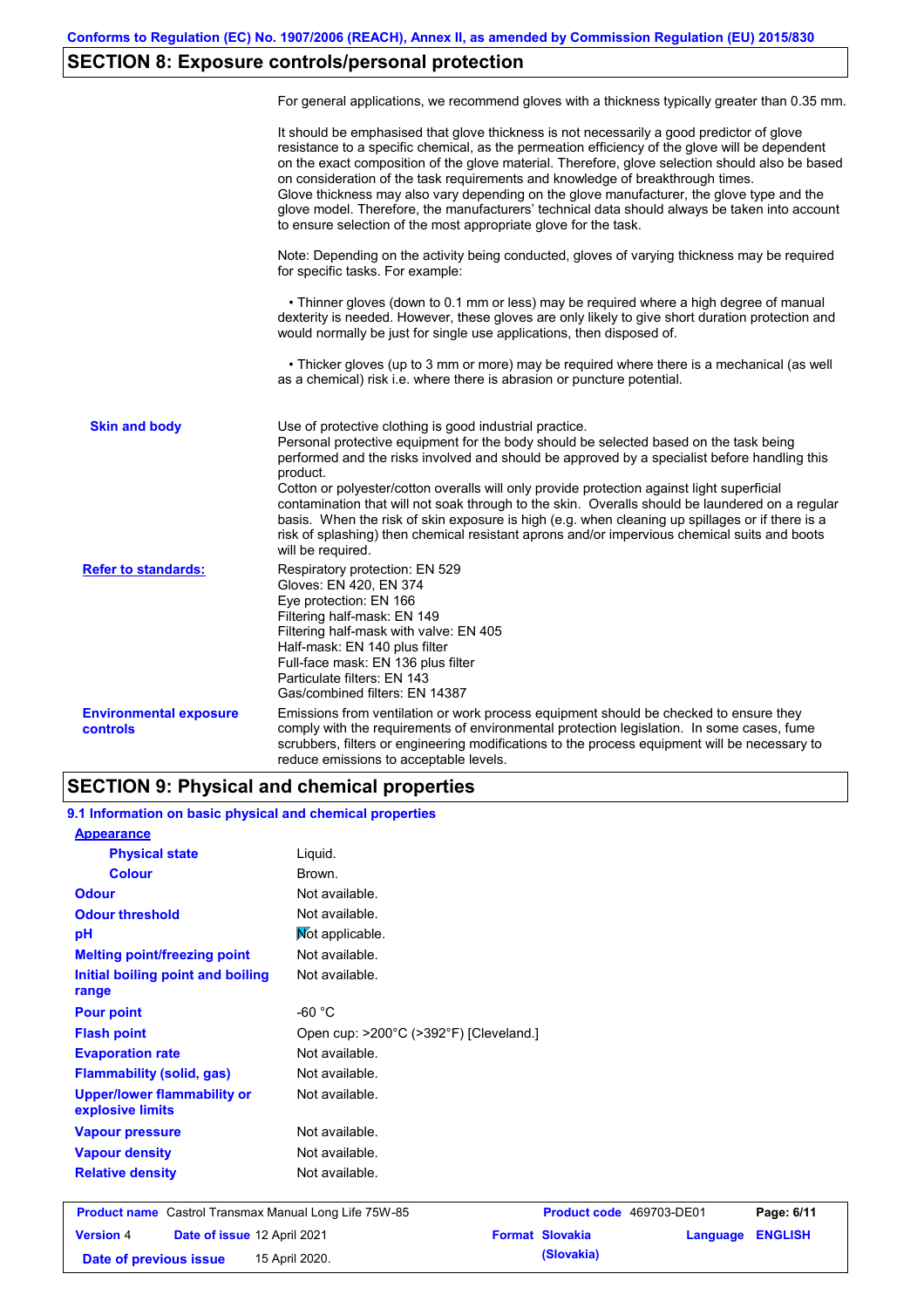# **SECTION 9: Physical and chemical properties**

| <b>Density</b>                                    | <1000 kg/m <sup>3</sup> (<1 g/cm <sup>3</sup> ) at 15°C                                                                               |
|---------------------------------------------------|---------------------------------------------------------------------------------------------------------------------------------------|
| <b>Solubility(ies)</b>                            | insoluble in water.                                                                                                                   |
| <b>Partition coefficient: n-octanol/</b><br>water | >3                                                                                                                                    |
| <b>Auto-ignition temperature</b>                  | Not available.                                                                                                                        |
| <b>Decomposition temperature</b>                  | Not available.                                                                                                                        |
| <b>Viscosity</b>                                  | Kinematic: 64.6 mm <sup>2</sup> /s (64.6 cSt) at $40^{\circ}$ C<br>Kinematic: 11.5 to 12 mm <sup>2</sup> /s (11.5 to 12 cSt) at 100°C |
| <b>Explosive properties</b>                       | Not available.                                                                                                                        |
| <b>Oxidising properties</b>                       | Not available.                                                                                                                        |
|                                                   |                                                                                                                                       |

#### **9.2 Other information**

No additional information.

| <b>SECTION 10: Stability and reactivity</b>       |                                                                                                                                                                         |  |  |
|---------------------------------------------------|-------------------------------------------------------------------------------------------------------------------------------------------------------------------------|--|--|
| <b>10.1 Reactivity</b>                            | No specific test data available for this product. Refer to Conditions to avoid and Incompatible<br>materials for additional information.                                |  |  |
| <b>10.2 Chemical stability</b>                    | The product is stable.                                                                                                                                                  |  |  |
| <b>10.3 Possibility of</b><br>hazardous reactions | Under normal conditions of storage and use, hazardous reactions will not occur.<br>Under normal conditions of storage and use, hazardous polymerisation will not occur. |  |  |
| <b>10.4 Conditions to avoid</b>                   | Avoid all possible sources of ignition (spark or flame).                                                                                                                |  |  |
| <b>10.5 Incompatible materials</b>                | Reactive or incompatible with the following materials: oxidising materials.                                                                                             |  |  |
| <b>10.6 Hazardous</b><br>decomposition products   | Under normal conditions of storage and use, hazardous decomposition products should not be<br>produced.                                                                 |  |  |

# **SECTION 11: Toxicological information**

## **11.1 Information on toxicological effects**

#### **Acute toxicity estimates**

| <b>Product/ingredient name</b>                                                             |                                                                                                                             | Oral (mg/<br>kg) | <b>Dermal</b><br>(mg/kg) | <b>Inhalation</b><br>(gases)<br>(ppm) | <b>Inhalation</b><br>(vapours)<br>(mg/l) | <b>Inhalation</b><br>(dusts<br>and mists)<br>(mg/l) |
|--------------------------------------------------------------------------------------------|-----------------------------------------------------------------------------------------------------------------------------|------------------|--------------------------|---------------------------------------|------------------------------------------|-----------------------------------------------------|
| <b>Zastrol Transmax Manual Long Life 75W-85</b><br>(Neuhof) Parent                         |                                                                                                                             | N/A              | N/A                      | N/A                                   | N/A                                      | 15.1                                                |
| Dec-1-ene, dimers, hydrogenated                                                            |                                                                                                                             | N/A              | N/A                      | N/A                                   | N/A                                      | 1.5                                                 |
| <b>Information on likely</b><br>routes of exposure                                         | Routes of entry anticipated: Dermal, Inhalation.                                                                            |                  |                          |                                       |                                          |                                                     |
| <b>Potential acute health effects</b>                                                      |                                                                                                                             |                  |                          |                                       |                                          |                                                     |
| <b>Inhalation</b>                                                                          | Exposure to decomposition products may cause a health hazard. Serious effects may be<br>delayed following exposure.         |                  |                          |                                       |                                          |                                                     |
| <b>Ingestion</b>                                                                           | No known significant effects or critical hazards.                                                                           |                  |                          |                                       |                                          |                                                     |
| <b>Skin contact</b>                                                                        | Defatting to the skin. May cause skin dryness and irritation.                                                               |                  |                          |                                       |                                          |                                                     |
| Eye contact                                                                                | No known significant effects or critical hazards.                                                                           |                  |                          |                                       |                                          |                                                     |
| Symptoms related to the physical, chemical and toxicological characteristics               |                                                                                                                             |                  |                          |                                       |                                          |                                                     |
| <b>Inhalation</b>                                                                          | May be harmful by inhalation if exposure to vapour, mists or fumes resulting from thermal<br>decomposition products occurs. |                  |                          |                                       |                                          |                                                     |
| <b>Ingestion</b>                                                                           | No specific data.                                                                                                           |                  |                          |                                       |                                          |                                                     |
| <b>Skin contact</b>                                                                        | Adverse symptoms may include the following:<br>irritation<br>dryness<br>cracking                                            |                  |                          |                                       |                                          |                                                     |
| <b>Eye contact</b>                                                                         | No specific data.                                                                                                           |                  |                          |                                       |                                          |                                                     |
| Delayed and immediate effects as well as chronic effects from short and long-term exposure |                                                                                                                             |                  |                          |                                       |                                          |                                                     |

|                        | <b>Product name</b> Castrol Transmax Manual Long Life 75W-85 | <b>Product code</b> 469703-DE01 |                  | Page: 7/11 |
|------------------------|--------------------------------------------------------------|---------------------------------|------------------|------------|
| <b>Version 4</b>       | Date of issue 12 April 2021                                  | <b>Format Slovakia</b>          | Language ENGLISH |            |
| Date of previous issue | 15 April 2020.                                               | (Slovakia)                      |                  |            |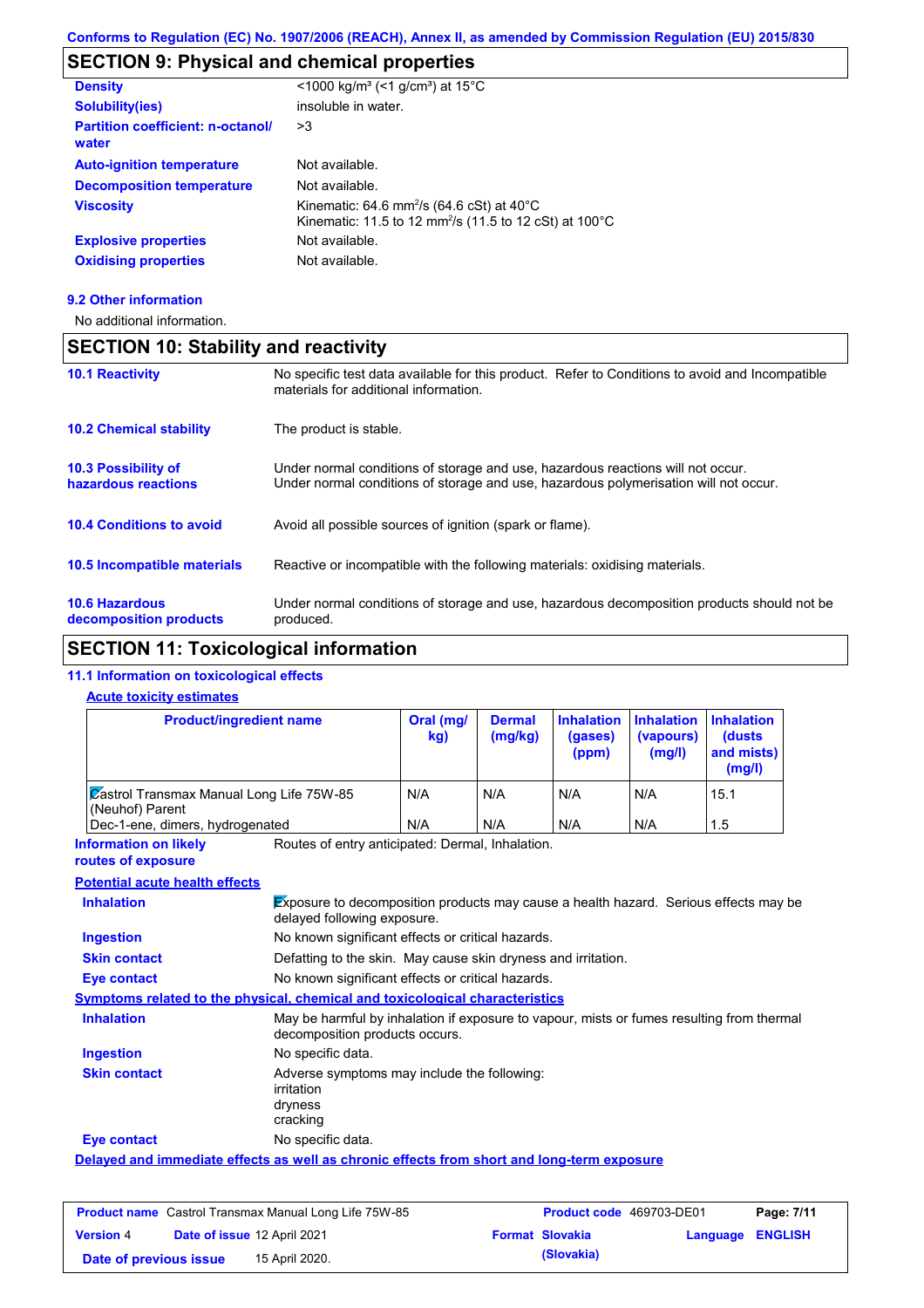# **SECTION 11: Toxicological information**

| <b>Inhalation</b>                       | Overexposure to the inhalation of airborne droplets or aerosols may cause irritation of the<br>respiratory tract. |
|-----------------------------------------|-------------------------------------------------------------------------------------------------------------------|
| <b>Ingestion</b>                        | Ingestion of large quantities may cause nausea and diarrhoea.                                                     |
| <b>Skin contact</b>                     | Prolonged or repeated contact can defat the skin and lead to irritation and/or dermatitis.                        |
| Eye contact                             | Potential risk of transient stinging or redness if accidental eye contact occurs.                                 |
| <b>Potential chronic health effects</b> |                                                                                                                   |
| <b>General</b>                          | No known significant effects or critical hazards.                                                                 |
| <b>Carcinogenicity</b>                  | No known significant effects or critical hazards.                                                                 |
| <b>Mutagenicity</b>                     | No known significant effects or critical hazards.                                                                 |
| <b>Developmental effects</b>            | No known significant effects or critical hazards.                                                                 |
| <b>Fertility effects</b>                | No known significant effects or critical hazards.                                                                 |

## **SECTION 12: Ecological information**

**12.1 Toxicity**

**Environmental hazards** Not classified as dangerous

#### **12.2 Persistence and degradability**

Not expected to be rapidly degradable.

#### **12.3 Bioaccumulative potential**

This product is not expected to bioaccumulate through food chains in the environment.

| <b>12.4 Mobility in soil</b>                                         |                                                                      |
|----------------------------------------------------------------------|----------------------------------------------------------------------|
| <b>Soil/water partition</b><br><b>coefficient</b> (K <sub>oc</sub> ) | Not available.                                                       |
| <b>Mobility</b>                                                      | Spillages may penetrate the soil causing ground water contamination. |

#### **12.5 Results of PBT and vPvB assessment**

Product does not meet the criteria for PBT or vPvB according to Regulation (EC) No. 1907/2006, Annex XIII.

#### **12.6 Other adverse effects**

| <b>Other ecological information</b> | Spills may form a film on water surfaces causing physical damage to organisms. Oxygen |
|-------------------------------------|---------------------------------------------------------------------------------------|
|                                     | transfer could also be impaired.                                                      |

## **SECTION 13: Disposal considerations**

#### **13.1 Waste treatment methods**

**Methods of disposal Product**

Where possible, arrange for product to be recycled. Dispose of via an authorised person/ licensed waste disposal contractor in accordance with local regulations.

### **Hazardous waste** Yes.

#### **European waste catalogue (EWC)**

| Waste code | <b>Waste designation</b>                |
|------------|-----------------------------------------|
| 13 02 08*  | other engine, gear and lubricating oils |

However, deviation from the intended use and/or the presence of any potential contaminants may require an alternative waste disposal code to be assigned by the end user.

| <b>Packaging</b>           |                                                                                                                                                                                                                                         |
|----------------------------|-----------------------------------------------------------------------------------------------------------------------------------------------------------------------------------------------------------------------------------------|
| <b>Methods of disposal</b> | Where possible, arrange for product to be recycled. Dispose of via an authorised person/<br>licensed waste disposal contractor in accordance with local regulations.                                                                    |
| <b>Special precautions</b> | This material and its container must be disposed of in a safe way. Empty containers or liners<br>may retain some product residues. Avoid dispersal of spilt material and runoff and contact with<br>soil, waterways, drains and sewers. |
| <b>References</b>          | Commission 2014/955/EU<br>Directive 2008/98/EC                                                                                                                                                                                          |

| <b>Product name</b> Castrol Transmax Manual Long Life 75W-85 |                             | <b>Product code</b> 469703-DE01 |  | Page: 8/11             |                         |  |
|--------------------------------------------------------------|-----------------------------|---------------------------------|--|------------------------|-------------------------|--|
| <b>Version 4</b>                                             | Date of issue 12 April 2021 |                                 |  | <b>Format Slovakia</b> | <b>Language ENGLISH</b> |  |
| Date of previous issue                                       |                             | 15 April 2020.                  |  | (Slovakia)             |                         |  |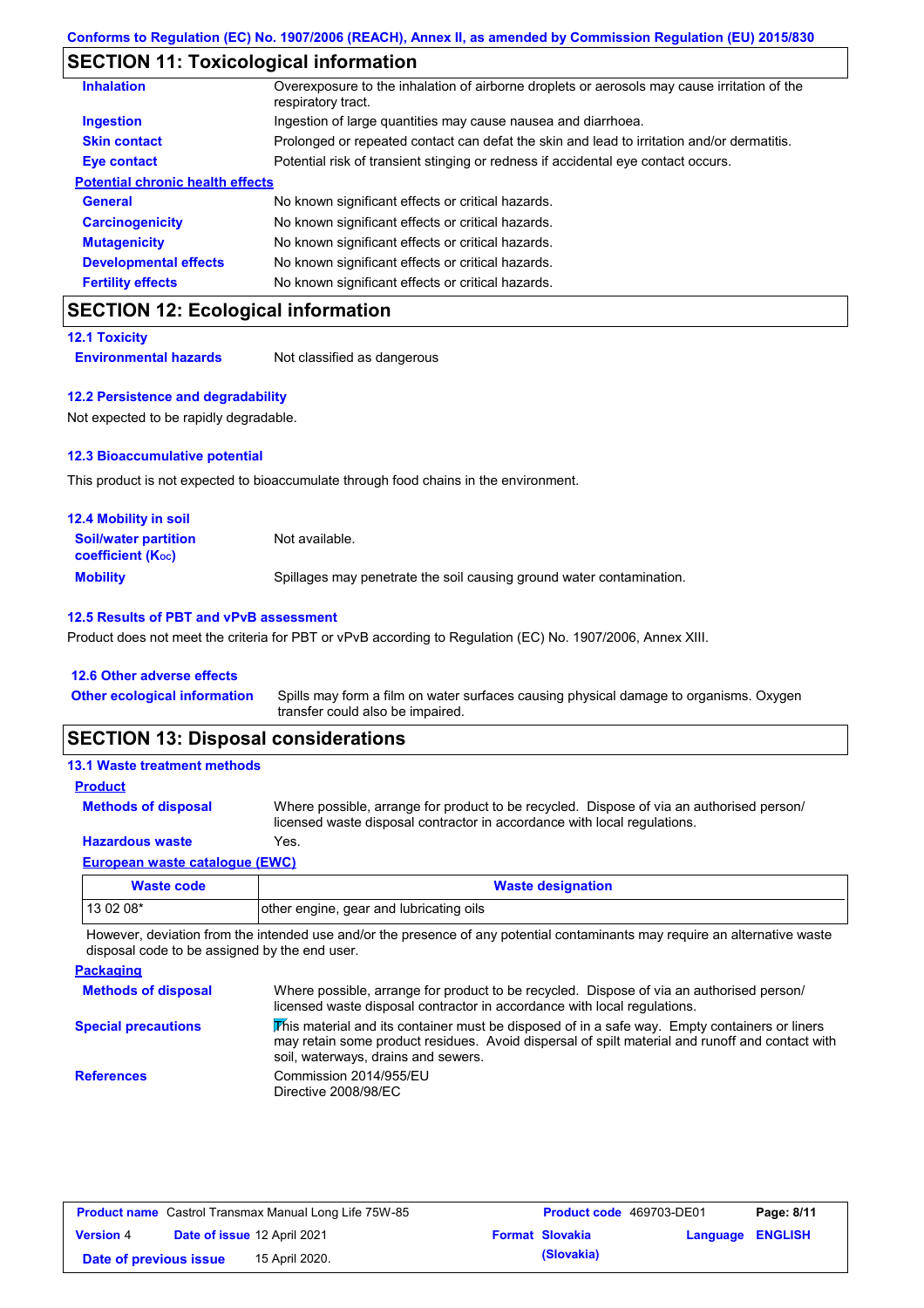#### - - - - - - - - - Not regulated. Not regulated. Not regulated. - - - **SECTION 14: Transport information ADR/RID IMDG IATA 14.1 UN number 14.2 UN proper shipping name 14.3 Transport hazard class(es) 14.4 Packing group ADN Additional information 14.5 Environmental hazards** No. 1988 | No. 1989 | No. 1989 | No. 1989 | No. 1989 | No. 1989 | No. 1989 | No. 1989 | No. 1989 | No. 1989 | Not regulated. - -<br>No. - -

**14.6 Special precautions for user** Not available.

**14.7 Transport in bulk according to IMO instruments**

**Version** 4

Not available.

## **SECTION 15: Regulatory information**

**Other regulations REACH Status** The company, as identified in Section 1, sells this product in the EU in compliance with the current requirements of REACH. **15.1 Safety, health and environmental regulations/legislation specific for the substance or mixture EU Regulation (EC) No. 1907/2006 (REACH) Annex XIV - List of substances subject to authorisation Substances of very high concern** None of the components are listed. All components are listed or exempted. All components are listed or exempted. All components are listed or exempted. At least one component is not listed. All components are active or exempted. All components are listed or exempted. All components are listed or exempted. **United States inventory (TSCA 8b) Australia inventory (AICS) Canada inventory China inventory (IECSC) Japan inventory (ENCS) Korea inventory (KECI) Philippines inventory (PICCS) Taiwan Chemical Substances Inventory (TCSI)** All components are listed or exempted. **Ozone depleting substances (1005/2009/EU)** Not listed. **Prior Informed Consent (PIC) (649/2012/EU)** None of the components are listed. **Annex XIV EU Regulation (EC) No. 1907/2006 (REACH) Annex XVII - Restrictions on the manufacture, placing on the market and use of certain dangerous substances, mixtures and articles** Not applicable. **Product name** Castrol Transmax Manual Long Life 75W-85 **Product code** 469703-DE01 **Page: 9/11** 

**Date of issue** 12 April 2021 **Format Slovakia Language ENGLISH Date of previous issue (Slovakia)** 15 April 2020.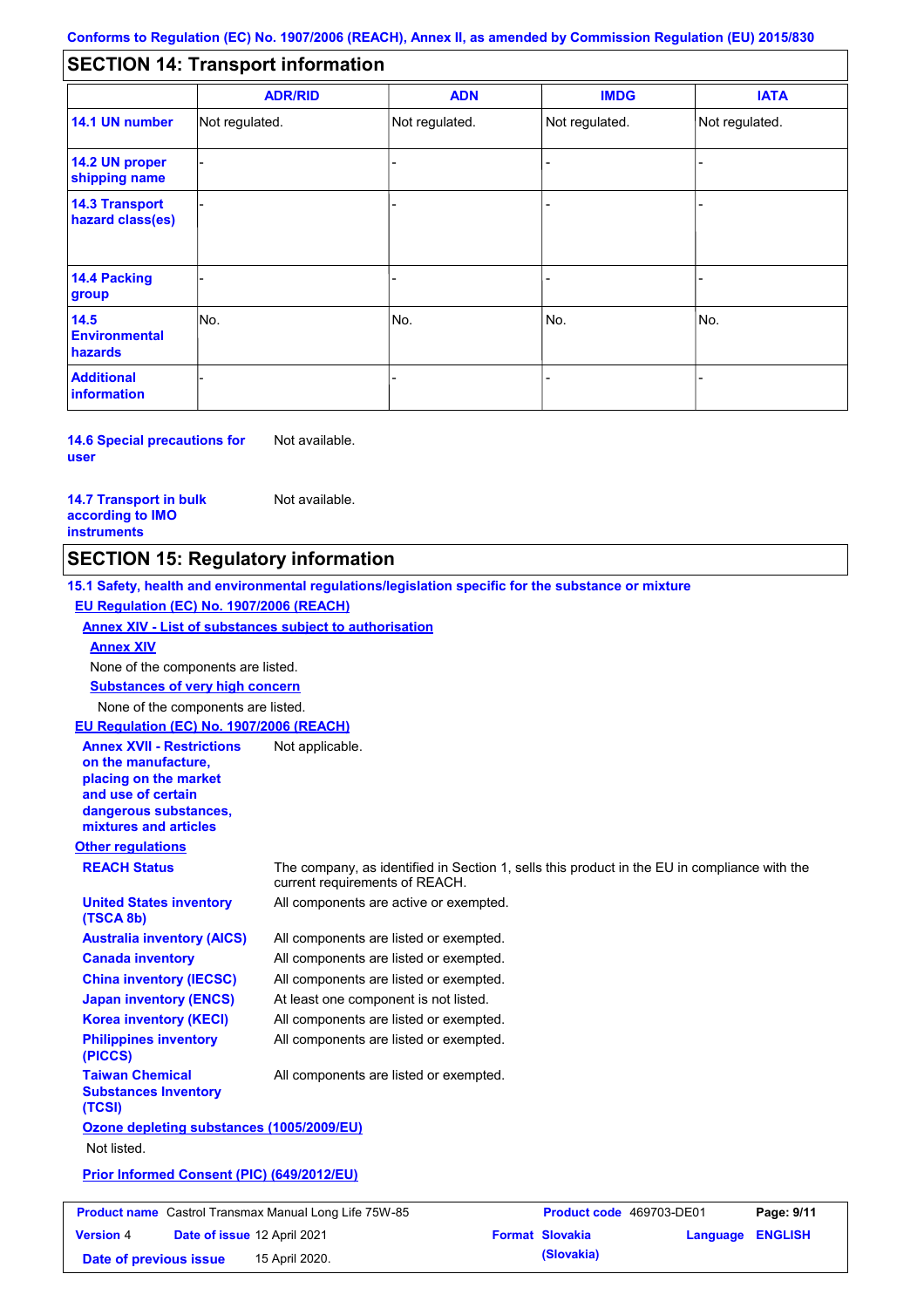# **SECTION 15: Regulatory information**

Not listed.

**EU - Water framework directive - Priority substances**

None of the components are listed.

**Seveso Directive**

This product is not controlled under the Seveso Directive.

| <b>15.2 Chemical safety</b> | A Chemical Safety Assessment has been carried out for one or more of the substances within  |
|-----------------------------|---------------------------------------------------------------------------------------------|
| assessment                  | this mixture. A Chemical Safety Assessment has not been carried out for the mixture itself. |

## **SECTION 16: Other information**

| <b>Abbreviations and acronyms</b> | ADN = European Provisions concerning the International Carriage of Dangerous Goods by                                        |
|-----------------------------------|------------------------------------------------------------------------------------------------------------------------------|
|                                   | Inland Waterway                                                                                                              |
|                                   | ADR = The European Agreement concerning the International Carriage of Dangerous Goods by                                     |
|                                   | Road                                                                                                                         |
|                                   | ATE = Acute Toxicity Estimate                                                                                                |
|                                   | <b>BCF</b> = Bioconcentration Factor                                                                                         |
|                                   | CAS = Chemical Abstracts Service<br>CLP = Classification, Labelling and Packaging Regulation [Regulation (EC) No. 1272/2008] |
|                                   |                                                                                                                              |
|                                   | CSA = Chemical Safety Assessment<br>CSR = Chemical Safety Report                                                             |
|                                   | DMEL = Derived Minimal Effect Level                                                                                          |
|                                   | DNEL = Derived No Effect Level                                                                                               |
|                                   | EINECS = European Inventory of Existing Commercial chemical Substances                                                       |
|                                   | ES = Exposure Scenario                                                                                                       |
|                                   | EUH statement = CLP-specific Hazard statement                                                                                |
|                                   | EWC = European Waste Catalogue                                                                                               |
|                                   | GHS = Globally Harmonized System of Classification and Labelling of Chemicals                                                |
|                                   | IATA = International Air Transport Association                                                                               |
|                                   | IBC = Intermediate Bulk Container                                                                                            |
|                                   | IMDG = International Maritime Dangerous Goods                                                                                |
|                                   | LogPow = logarithm of the octanol/water partition coefficient                                                                |
|                                   | MARPOL = International Convention for the Prevention of Pollution From Ships, 1973 as                                        |
|                                   | modified by the Protocol of 1978. ("Marpol" = marine pollution)                                                              |
|                                   | OECD = Organisation for Economic Co-operation and Development                                                                |
|                                   | PBT = Persistent, Bioaccumulative and Toxic                                                                                  |
|                                   | PNEC = Predicted No Effect Concentration                                                                                     |
|                                   | REACH = Registration, Evaluation, Authorisation and Restriction of Chemicals Regulation                                      |
|                                   | [Regulation (EC) No. 1907/2006]                                                                                              |
|                                   | RID = The Regulations concerning the International Carriage of Dangerous Goods by Rail                                       |
|                                   | RRN = REACH Registration Number                                                                                              |
|                                   | SADT = Self-Accelerating Decomposition Temperature                                                                           |
|                                   | SVHC = Substances of Very High Concern                                                                                       |
|                                   | STOT-RE = Specific Target Organ Toxicity - Repeated Exposure                                                                 |
|                                   | STOT-SE = Specific Target Organ Toxicity - Single Exposure                                                                   |
|                                   | TWA = Time weighted average                                                                                                  |
|                                   | $UN = United Nations$                                                                                                        |
|                                   | UVCB = Complex hydrocarbon substance                                                                                         |
|                                   | VOC = Volatile Organic Compound                                                                                              |
|                                   | vPvB = Very Persistent and Very Bioaccumulative                                                                              |
|                                   | Varies = may contain one or more of the following 64741-88-4 / RRN 01-2119488706-23,                                         |
|                                   | 64741-89-5 / RRN 01-2119487067-30, 64741-95-3 / RRN 01-2119487081-40, 64741-96-4/ RRN                                        |
|                                   | 01-2119483621-38, 64742-01-4 / RRN 01-2119488707-21, 64742-44-5 / RRN                                                        |
|                                   | 01-2119985177-24, 64742-45-6, 64742-52-5 / RRN 01-2119467170-45, 64742-53-6 / RRN                                            |
|                                   | 01-2119480375-34, 64742-54-7 / RRN 01-2119484627-25, 64742-55-8 / RRN                                                        |
|                                   | 01-2119487077-29, 64742-56-9 / RRN 01-2119480132-48, 64742-57-0 / RRN                                                        |
|                                   | 01-2119489287-22, 64742-58-1, 64742-62-7 / RRN 01-2119480472-38, 64742-63-8,                                                 |
|                                   | 64742-65-0 / RRN 01-2119471299-27, 64742-70-7 / RRN 01-2119487080-42, 72623-85-9 /                                           |
|                                   | RRN 01-2119555262-43, 72623-86-0 / RRN 01-2119474878-16, 72623-87-1 / RRN                                                    |
|                                   | 01-2119474889-13                                                                                                             |

**Procedure used to derive the classification according to Regulation (EC) No. 1272/2008 [CLP/GHS]**

| <b>Classification</b>                                                  |  |                                                                      | <b>Justification</b>     |          |                |
|------------------------------------------------------------------------|--|----------------------------------------------------------------------|--------------------------|----------|----------------|
| Not classified.                                                        |  |                                                                      |                          |          |                |
| <b>Full text of abbreviated H</b><br>H304<br>H332<br><b>statements</b> |  | May be fatal if swallowed and enters airways.<br>Harmful if inhaled. |                          |          |                |
| <b>Product name</b> Castrol Transmax Manual Long Life 75W-85           |  |                                                                      | Product code 469703-DE01 |          | Page: 10/11    |
| <b>Version 4</b><br>Date of issue 12 April 2021                        |  |                                                                      | <b>Format Slovakia</b>   | Language | <b>ENGLISH</b> |
| 15 April 2020.<br>Date of previous issue                               |  |                                                                      | (Slovakia)               |          |                |